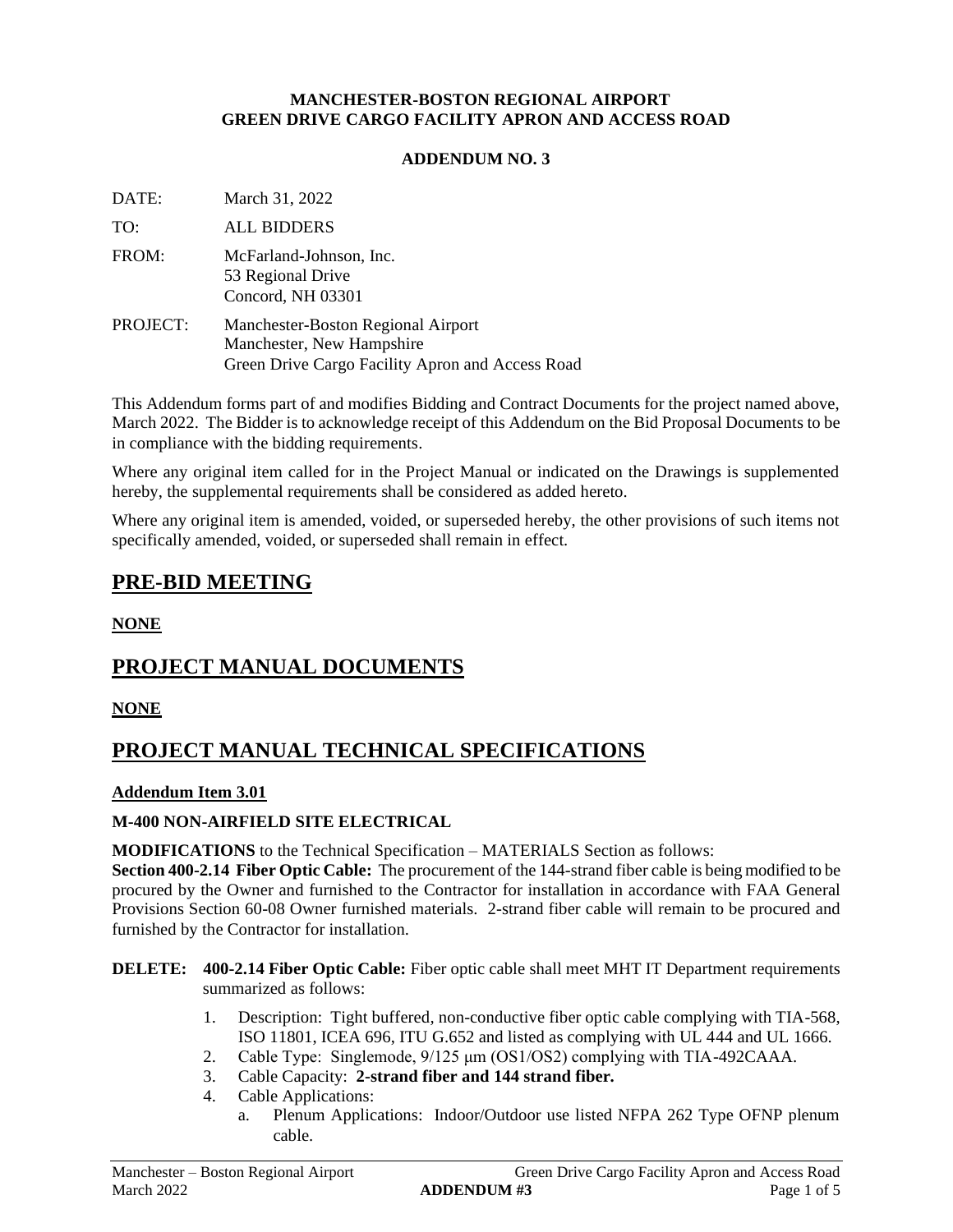- 5. Cable Jacket Color:
	- a. Single mode Fiber (OS1/OS2): Black, flame retardant PVC.
- **INSERT: 400-2.14** *144-Strand* **Fiber Optic Cable:** Fiber optic cable shall meet MHT IT Department requirements summarized as follows:
	- 1. Description: Tight buffered *or loose tube*, non-conductive fiber optic cable complying with TIA-568, ISO 11801, ICEA 696, ITU G.652 and listed as complying with UL 444 and UL 1666.
	- 2. Cable Type: Singlemode, 9/125 μm (OS1/OS2) complying with TIA-492CAAA.
	- 3. Cable Capacity: 2-strand fiber and **144 strand fiber.**
	- 4. Cable Applications:
		- a. Plenum Applications: Indoor/Outdoor use listed NFPA 262 Type OFNP plenum cable.
	- 5. Cable Jacket Color: a. Single mode Fiber (OS1/OS2): Black, flame retardant PVC.

*NOTE: The 144-strand fiber cable will be procured directly by the Owner and furnished to the Contractor for installation.*

*400-2.14.1 2-strand Fiber Optic Cable: Fiber optic cable shall meet MHT IT Department requirements summarized as follows:*

- *1. Description: Tight buffered or loose tube, non-conductive fiber optic cable complying with TIA-568, ISO 11801, ICEA 696, ITU G.652 and listed as complying with UL 444 and UL 1666.*
- *2. Cable Type: Singlemode, 9/125 μm (OS1/OS2) complying with TIA-492CAAA.*
- *3. Cable Capacity: 2-strand fiber.*
- *4. Cable Applications:*
	- *a. Plenum Applications: Indoor/Outdoor use listed NFPA 262 Type OFNP plenum cable.*
- *5. Cable Jacket Color:*
	- *a. Single mode Fiber (OS1/OS2): Black, flame retardant PVC.*

*NOTE: The 2-strand fiber cable will be procured and furnished by the Contractor for installation.*

#### **Addendum Item 3.02**

#### **M-400 NON-AIRFIELD SITE ELECTRICAL**

**MODIFICATIONS** to the Technical Specification – BASIS OF PAYMENT Section as follows:

**400-5.1 Cable/Wire:** Modifies that only the 144-strand fiber cable will be procured by the Owner and furnished to the Contractor for installation. All connectors will still be procured and furnished by the Contractor.

- **DELETE:** 400-5.1 **Cable/Wire.** Payment will be made at the contract unit price for trenching, cable and wire installed in trench (direct-buried), or cable and equipment ground installed in duct bank or conduit, in place by the Contractor and accepted by the RPR. This price shall be full compensation for furnishing all materials and for all preparation and installation of these materials, and for all labor, equipment, tools, and incidentals, including ground rods and ground connectors and trench marking tape, as necessary to complete this item.
- **INSERT: 400-5.1 Cable/Wire.** Payment will be made at the contract unit price for trenching, cable and wire installed in trench (direct-buried), or cable and equipment ground installed in duct bank or conduit, in place by the Contractor and accepted by the RPR. This price shall be full compensation for furnishing all materials *(with the exception of only the 144-strand fiber cable (but not connectors) which will be procured and furnished by the Owner)* and for all preparation and installation of these materials, and for all labor, equipment, tools, and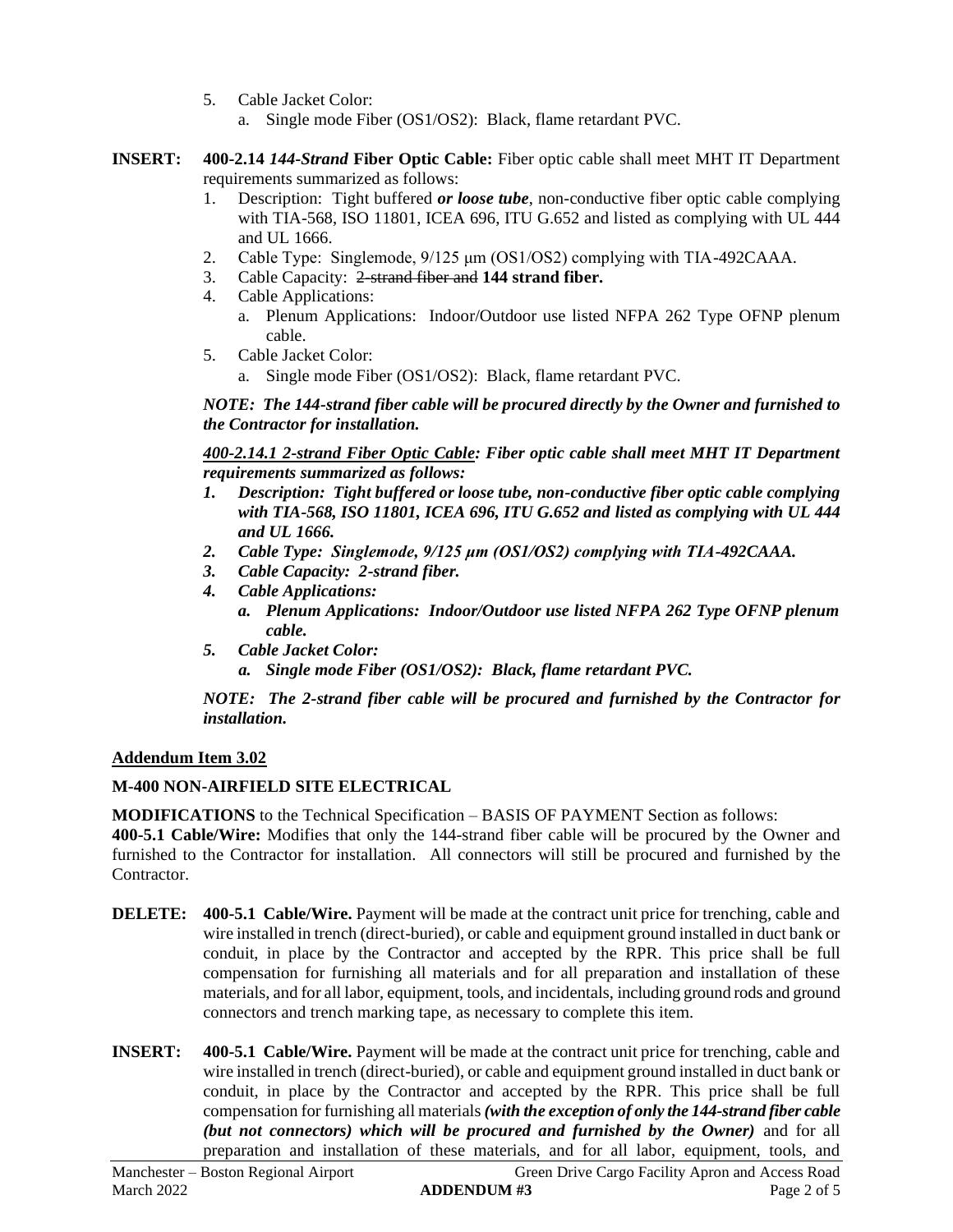incidentals, including ground rods and ground connectors and trench marking tape, as necessary to complete this item.

# **PLANS**

## **NONE**

# **QUESTIONS AND CLARIFICATIONS**

### **Addendum Item 3.02**

*Would the Airport consider including a fuel adjustment allowance? The price of fuel has been fluctuating wildly lately. It would likely save MHT in the long run to take the risk off the contractors.*

**Answer:** Unfortunately, the major funding source for the project, the Federal Aviation Administration (FAA), does not allow for any fuel adjustment allowance as a line item in any contracts. While the potential cost savings are recognized, the Airport cannot add a Fuel Adjustment Allowance to the project due to the major funding source.

## **Addendum Item 3.02**

*Would the Airport consider including an asphalt adjustment allowance? The price of asphalt has been fluctuating wildly lately. It would likely save MHT in the long run to take the risk off the contractors.*

**Answer:** Unfortunately, the answer is the same as the Fuel Adjustment Allowance. The major funding source for the project, the Federal Aviation Administration (FAA), does not allow for any asphalt allowance as a line item in any contracts. While the potential cost savings are recognized, the Airport cannot add an Asphalt Allowance to the project due to the major funding source.

### **Addendum Item 3.03**

*The lead time for ductile iron pipe is currently running at 8 months. Can you confirm that since the only DI pipe required is part of the snow melter system and thus not subject to the initial completion date?*

**Answer:** After checking with the Manchester Water Works (MWW), alternative pipe materials (i.e. C-900 PVC pipe) will not be allowed by MWW. As you have noted from the Contract Documents, the snow melter will not be required to be operational by the September 30, 2022 apron beneficial use deadline for the apron facilities due to its long lead time for manufacturing. Therefore, if the procurement and installation of the water main pipe cannot be procured and installed within the allowable project contract timeframe, it will be acceptable to complete the ductile iron water line installation after the apron operations deadline with a late procurement.

However, the Contractor will continue to procure and install other water service materials as allowable by the available materials for the work. Furthermore, if there is a delay in procurement for the ductile iron pipe into the snow melter building, the Contractor shall make provisions for the later installation when installing the snow melter building (i.e. sleeve or other provision). The Contractor shall store all of the uninstalled procured water system materials in a safe storage location for future installation work in compliance with FAA General Provision Section 60-06 Storage of Materials. These uninstalled materials will be eligible for a stored materials payment in accordance with FAA General Provision Section 90-07 Payment for Materials on Hand. Any damaged stored materials will be replaced at no cost to the Owner. Since additional time will be required to install the stored items and delayed procured items based on the long lead time, a reasonable amount of additional time for the installation work will be determined by the Engineer and Owner with Contractor input. This additional time will be added to the Contract time. The scheduling for the installation work will also be based on seasonal construction considerations.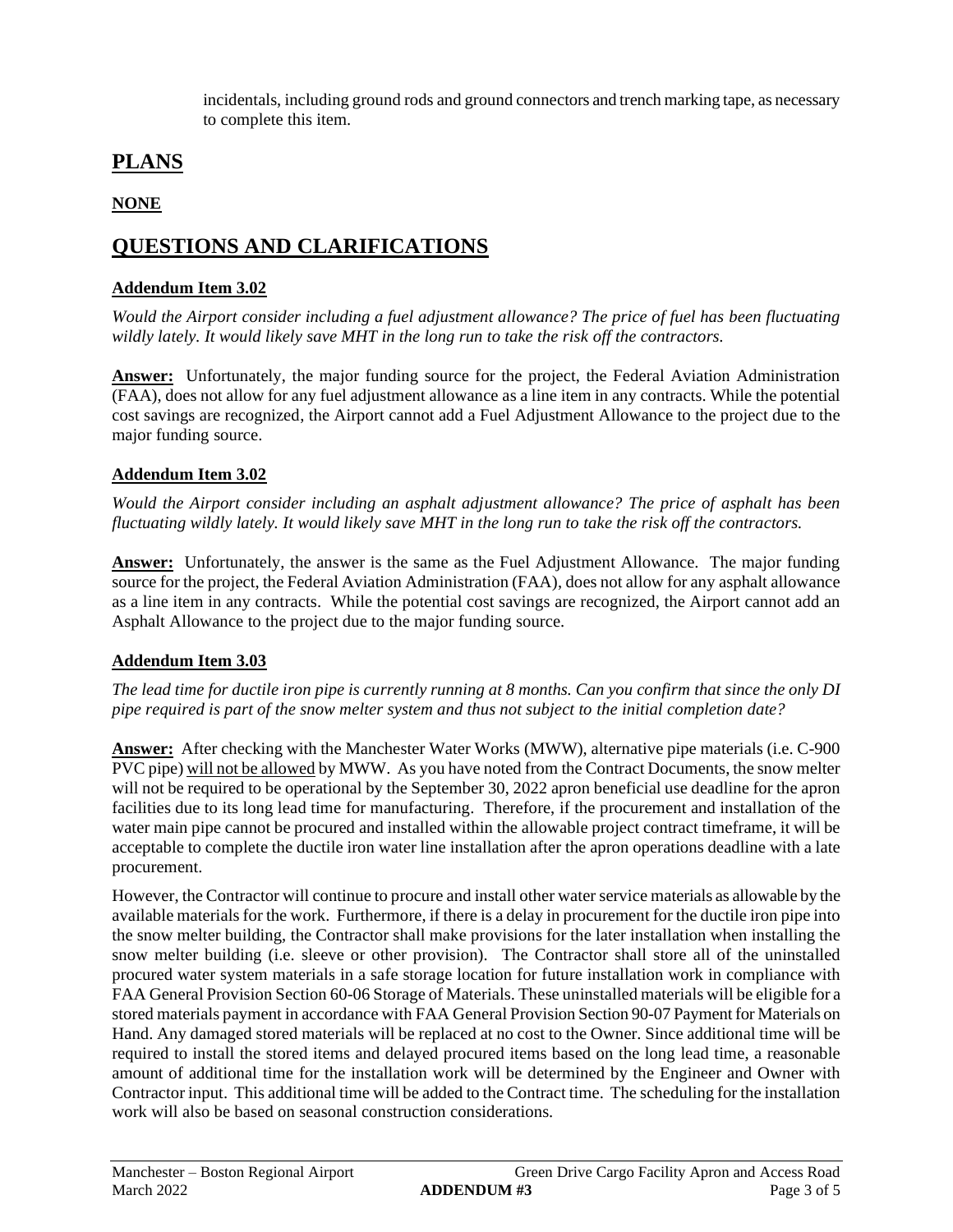#### **Addendum Item 3.04**

*Electricians are telling us this project's timeline is unattainable. They are seeing the following lead times: o Fiber, 1 year o Apron Poles, 22‐25 weeks*

*o Transformers, 16‐18 weeks o Plug kits, 16‐18 weeks o Lights, 10‐12 weeks o Manhole covers, 12 weeks.*

**Answer:** It is anticipated a Notice of Award for the contract will occur within 1 to 2 weeks after bid opening and will allow for the Contractor to begin the procurement of materials having long lead times. The intent of the early Notice of Award is to assist in accelerating the procurement of long lead items. The Owner is committed to assist the Contractor, as much as possible, to either make the project meet the apron operations deadline of September 30, 2022, or to allow a reasonable amount of time for the delayed installation of items not having an impact on the apron operations deadline. The allowable delayed items will be installed under the similar requirements asthe ductile iron water main installation work outlined under the above Addendum Item 3.03 (i.e. storage of associated installation materials (as applicable), additional time, and seasonal considerations). However, any long lead procurement times will require documentation from the manufacturers and/or suppliers due to the unavailability of their products based on the current supply chain issues. Below is the summary for the anticipated course of action for each of the noted items:

**Fiber:** As noted above in Addendum Item 3.01 and 3.02, the Owner has found an available supply of 144 strand fiber cable and will be procuring the materials directly. The Contractor shall still be responsible for all other ancillary and incidental items required for the fiber system installation. The 2-strand fiber cable (or up to 6-strand, if necessary as a substitute) will remain as part of the Contractor's responsibility for procurement based on the anticipation that this cable is more readily available.

**Apron Poles:** The apron mast light foundations with anchor bolts will be required to be installed within the established Contract time limit, but the apron mast light pole and lights may be installed after the anticipated long lead time. Also, the security equipment (cameras and associated hardware) is also anticipated to be mounted on the light poles after the apron operations deadline with coordination from the Owner. However, the specified security equipment will still require procurement and storage prior to the apron operations deadline.

**Transformers/Plug Kits/Lights:** It will be allowable to install the noted electrical items after the apron operations deadline if procurement is delayed. However, all of the below finished grade base cans, conduits, counterpoise, and other miscellaneous items shall be installed prior to the apron operations deadline. In the interim period before light installations, the centerline or edge light base cans may be plated for the future light installations during the NOTAM operations.

**Manhole Frames and Covers:** Due to the anticipated early procurement period and your stated anticipated lead time, the installation of the manhole frames and covers will likely be available for installation prior to the apron operations deadline. For the primary critical manhole locations within the Portland Cement Concrete (PCC) apron (which is within the area subject to the apron operations deadline), it will be possible to isolate and phase the installation of a single PCC panel having the manhole frame and cover within it. The concrete placement for the isolated panel may occur later than the apron production placement work, but it will still need to be done prior to the apron operations deadline. It is recognized that an isolated panel installation is not ideal, but this type of phasing will allow for the schedule to meet the operations deadline. If a manhole location is located outside of the apron operations deadline, it will be permissible to plate the precast concrete structure and install the frame and cover as soon as possible if the supply chain issue is problematic.